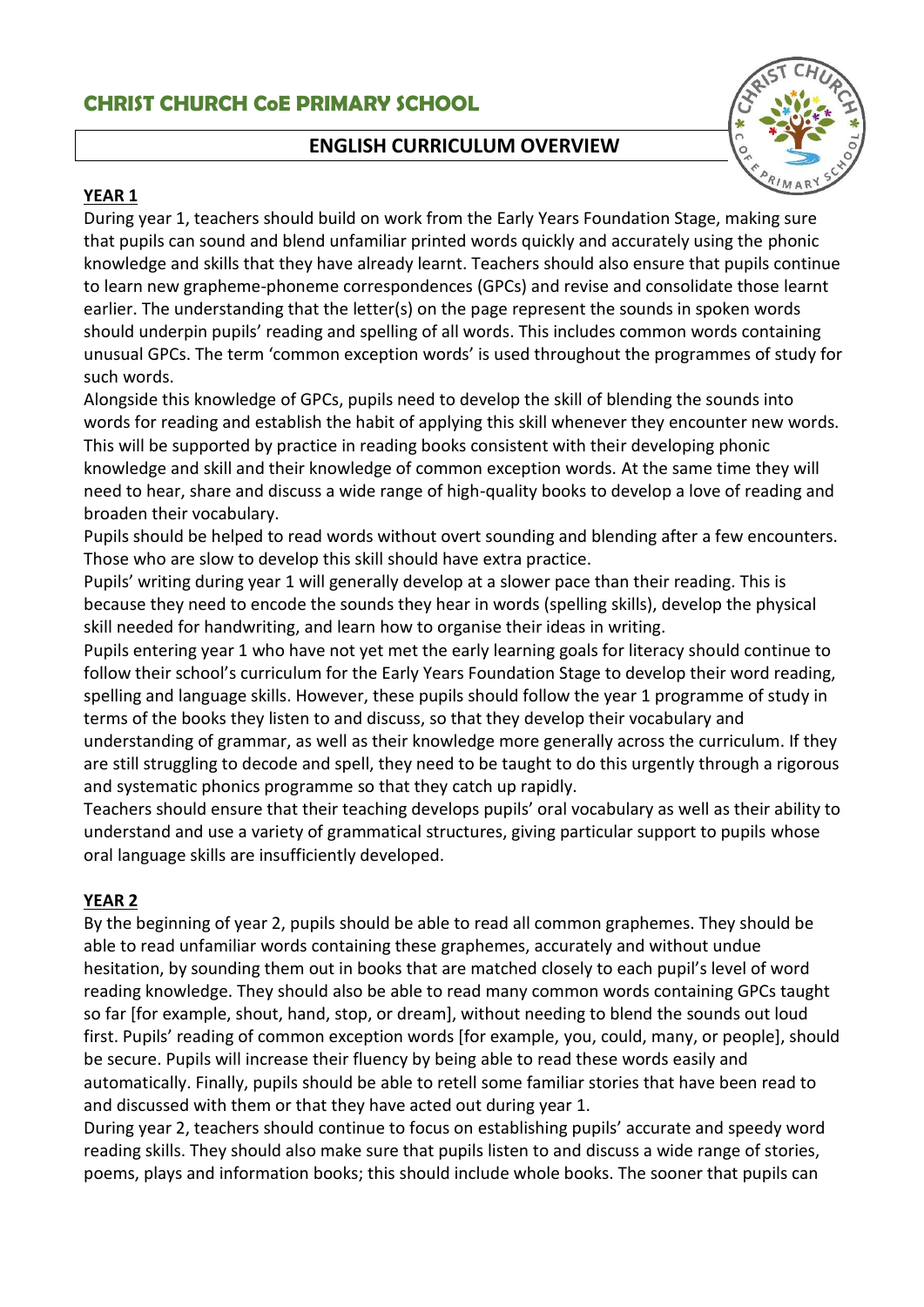read well and do so frequently, the sooner they will be able to increase their vocabulary, comprehension and their knowledge across the wider curriculum.

In writing, pupils at the beginning of year 2 should be able to compose individual sentences orally and then write them down. They should be able to spell correctly many of the words covered in year 1. They should also be able to make phonically plausible attempts to spell words they have not yet learnt. Finally, they should be able to form individual letters correctly, so establishing good handwriting habits from the beginning.

It is important to recognise that pupils begin to meet extra challenges in terms of spelling during year 2. Increasingly, they should learn that there is not always an obvious connection between the way a word is said and the way it is spelt. Variations include different ways of spelling the same sound, the use of so-called silent letters and groups of letters in some words and, sometimes, spelling that has become separated from the way that words are now pronounced, such as the 'le' ending in table. Pupils' motor skills also need to be sufficiently advanced for them to write down ideas that they may be able to compose orally. In addition, writing is intrinsically harder than reading: pupils are likely to be able to read and understand more complex writing (in terms of its vocabulary and structure) than they are capable of producing themselves.

For pupils who do not have the phonic knowledge and skills they need for year 2, teachers should use the year 1 programmes of study for word reading and spelling so that pupils' word reading skills catch up. However, teachers should use the year 2 programme of study for comprehension so that these pupils hear and talk about new books, poems, other writing, and vocabulary with the rest of the class.

## **YEAR 3 & 4**

By the beginning of year 3, pupils should be able to read books written at an age-appropriate interest level. They should be able to read them accurately and at a speed that is sufficient for them to focus on understanding what they read rather than on decoding individual words. They should be able to decode most new words outside their spoken vocabulary, making a good approximation to the word's pronunciation. As their decoding skills become increasingly secure, teaching should be directed more towards developing their vocabulary and the breadth and depth of their reading, making sure that they become independent, fluent and enthusiastic readers who read widely and frequently. They should be developing their understanding and enjoyment of stories, poetry, plays and non-fiction, and learning to read silently. They should also be developing their knowledge and skills in reading non-fiction about a wide range of subjects. They should be learning to justify their views about what they have read: with support at the start of year 3 and increasingly independently by the end of year 4.

Pupils should be able to write down their ideas with a reasonable degree of accuracy and with good sentence punctuation. Teachers should therefore be consolidating pupils' writing skills, their vocabulary, their grasp of sentence structure and their knowledge of linguistic terminology. Teaching them to develop as writers involves teaching them to enhance the effectiveness of what they write as well as increasing their competence. Teachers should make sure that pupils build on what they have learnt, particularly in terms of the range of their writing and the more varied grammar, vocabulary and narrative structures from which they can draw to express their ideas. Pupils should be beginning to understand how writing can be different from speech. Joined handwriting should be the norm; pupils should be able to use it fast enough to keep pace with what they want to say.

Pupils' spelling of common words should be correct, including common exception words and other words that they have learnt. Pupils should spell words as accurately as possible using their phonic knowledge and other knowledge of spelling, such as morphology and etymology.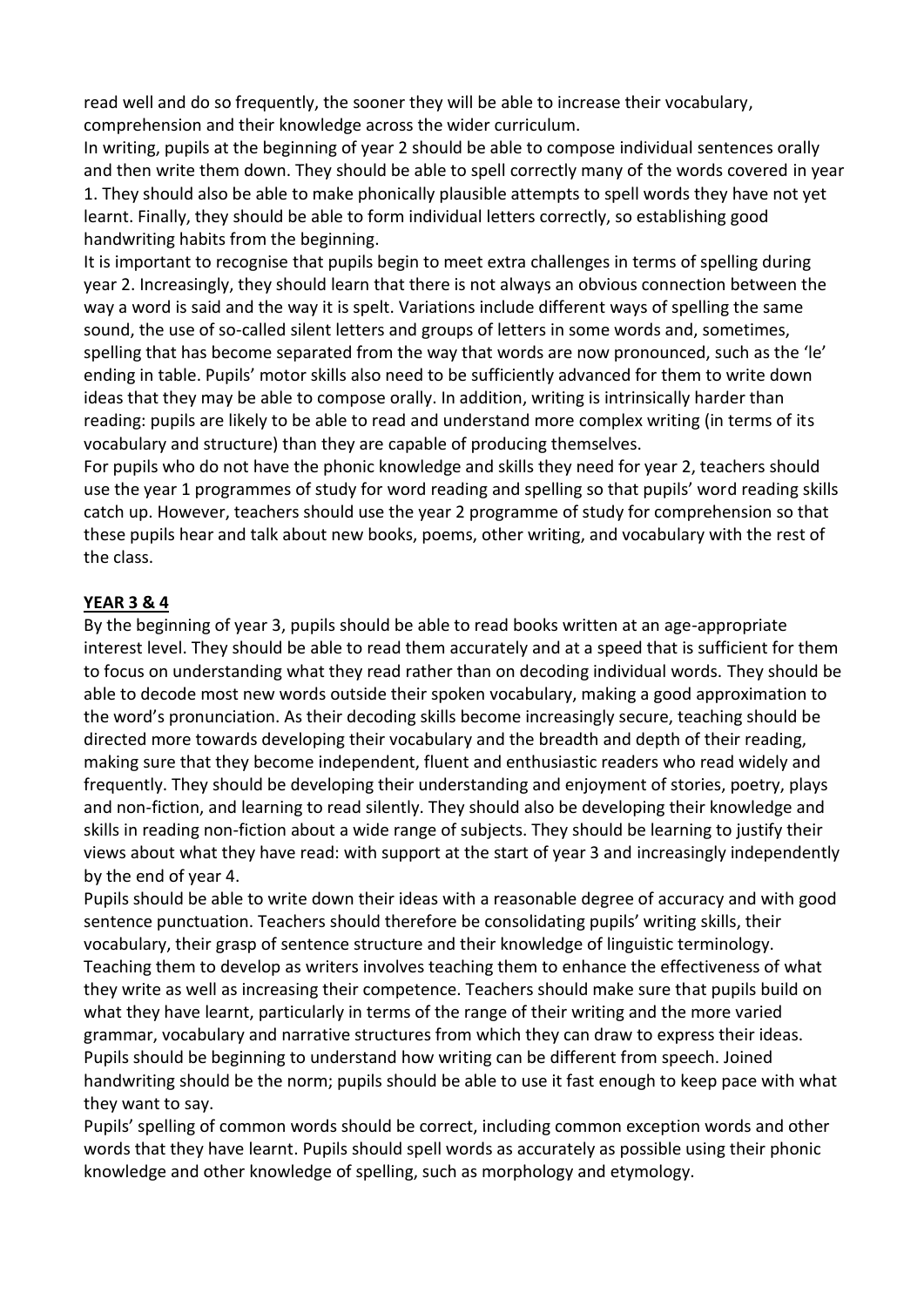Most pupils will not need further direct teaching of word reading skills: they are able to decode unfamiliar words accurately, and need very few repeated experiences of this before the word is stored in such a way that they can read it without overt sound-blending. They should demonstrate understanding of figurative language, distinguish shades of meaning among related words and use age-appropriate, academic vocabulary.

As in key stage 1, however, pupils who are still struggling to decode need to be taught to do this urgently through a rigorous and systematic phonics programme so that they catch up rapidly with their peers. If they cannot decode independently and fluently, they will find it increasingly difficult to understand what they read and to write down what they want to say. As far as possible, however, these pupils should follow the year 3 and 4 programme of study in terms of listening to new books, hearing and learning new vocabulary and grammatical structures, and discussing these. Specific requirements for pupils to discuss what they are learning and to develop their wider skills in spoken language form part of this programme of study. In years 3 and 4, pupils should become more familiar with and confident in using language in a greater variety of situations, for a variety of audiences and purposes, including through drama, formal presentations and debate.

### **YEAR 5 & 6**

By the beginning of year 5, pupils should be able to read aloud a wider range of poetry and books written at an age-appropriate interest level with accuracy and at a reasonable speaking pace. They should be able to read most words effortlessly and to work out how to pronounce unfamiliar written words with increasing automaticity. If the pronunciation sounds unfamiliar, they should ask for help in determining both the meaning of the word and how to pronounce it correctly. They should be able to prepare readings, with appropriate intonation to show their understanding, and should be able to summarise and present a familiar story in their own words. They should be reading widely and frequently, outside as well as in school, for pleasure and information. They should be able to read silently, with good understanding, inferring the meanings of unfamiliar words, and then discuss what they have read.

Pupils should be able to write down their ideas quickly. Their grammar and punctuation should be broadly accurate. Pupils' spelling of most words taught so far should be accurate and they should be able to spell words that they have not yet been taught by using what they have learnt about how spelling works in English.

During years 5 and 6, teachers should continue to emphasise pupils' enjoyment and understanding of language, especially vocabulary, to support their reading and writing. Pupils' knowledge of language, gained from stories, plays, poetry, non-fiction and textbooks, will support their increasing fluency as readers, their facility as writers, and their comprehension. As in years 3 and 4, pupils should be taught to enhance the effectiveness of their writing as well as their competence. It is essential that pupils whose decoding skills are poor are taught through a rigorous and systematic phonics programme so that they catch up rapidly with their peers in terms of their decoding and spelling. However, as far as possible, these pupils should follow the upper key stage 2 programme of study in terms of listening to books and other writing that they have not come across before, hearing and learning new vocabulary and grammatical structures, and having a chance to talk about all of these.

By the end of year 6, pupils' reading and writing should be sufficiently fluent and effortless for them to manage the general demands of the curriculum in year 7, across all subjects and not just in English, but there will continue to be a need for pupils to learn subject-specific vocabulary. They should be able to reflect their understanding of the audience for and purpose of their writing by selecting appropriate vocabulary and grammar. Teachers should prepare pupils for secondary education by ensuring that they can consciously control sentence structure in their writing and